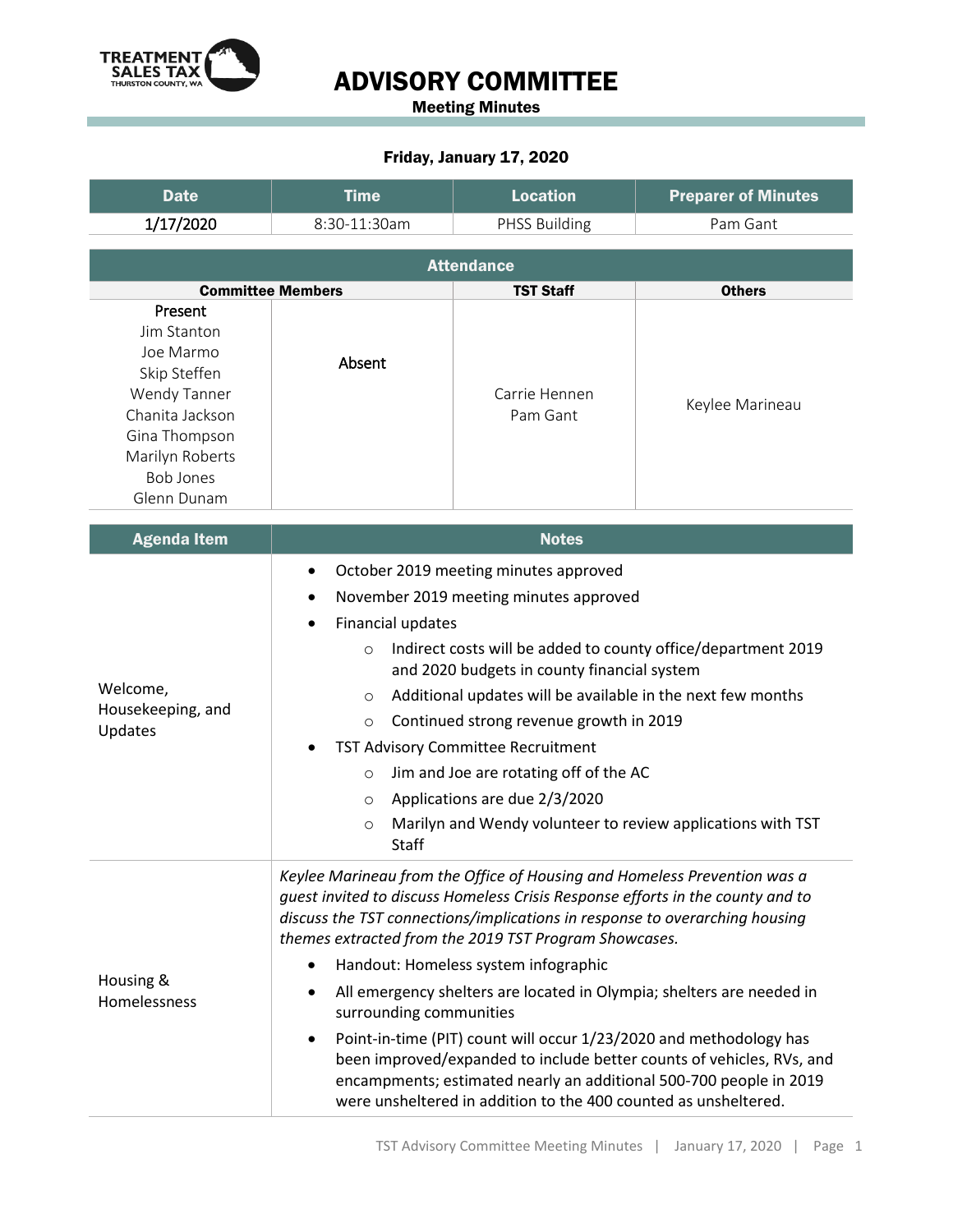

# ADVISORY COMMITTEE

Meeting Minutes

| <b>Agenda Item</b>                            | <b>Notes</b>                                                                                                                                                                                                                                                                                                                                                                                                                                        |  |  |  |
|-----------------------------------------------|-----------------------------------------------------------------------------------------------------------------------------------------------------------------------------------------------------------------------------------------------------------------------------------------------------------------------------------------------------------------------------------------------------------------------------------------------------|--|--|--|
|                                               | Introduction to the adopted County 5-year Homeless Crisis Response<br>$\bullet$<br>plan, awaiting State approval-identifies five main objectives                                                                                                                                                                                                                                                                                                    |  |  |  |
|                                               | Of all individuals in the Homeless Management Information System<br>$\bullet$<br>(HMIS), 28% report a mental health disorder and 18% report a substance<br>use disorder. Self-report rates may be an undercount.<br>Although there are new sources of funding becoming available, such as<br>٠<br>funds made available from HB 1406, resources remain limited. In<br>particular, there is limited funding available for homelessness<br>prevention. |  |  |  |
|                                               |                                                                                                                                                                                                                                                                                                                                                                                                                                                     |  |  |  |
|                                               | The entire housing and homeless system needs to be coordinated. Many<br>$\bullet$<br>TST-funded programs discussed the need for housing options for their<br>participants, however a coordinated response effort is more likely to<br>create change rather than individual programs doing different things<br>(consolidate resources and priorities).                                                                                               |  |  |  |
| Program Showcase<br><b>Summary Discussion</b> | TST Program Showcases were held September, October, and November of 2019<br>to bring similar programs together to present, discuss data trends, and discuss<br>upcoming challenges and possible new funding opportunities. TST staff<br>developed a summary document compiling the recurring themes from the<br>program showcases for discussion with the TST Advisory Committee.                                                                   |  |  |  |
|                                               | Handout: Program Showcase Summaries                                                                                                                                                                                                                                                                                                                                                                                                                 |  |  |  |
|                                               | Challenges                                                                                                                                                                                                                                                                                                                                                                                                                                          |  |  |  |
|                                               | Briefly reviewed list<br>$\circ$                                                                                                                                                                                                                                                                                                                                                                                                                    |  |  |  |
|                                               | Add: coordination of services and warm hand-offs<br>$\circ$                                                                                                                                                                                                                                                                                                                                                                                         |  |  |  |
|                                               | AC discussion: treatment effectiveness if court-mandated versus<br>$\circ$<br>voluntary, TST funds paying for urinalysis, supportive help for<br>obtaining documentation/licenses, funding medications in the<br>jail                                                                                                                                                                                                                               |  |  |  |
|                                               | <b>Blank Check Exercise</b>                                                                                                                                                                                                                                                                                                                                                                                                                         |  |  |  |
|                                               | Briefly reviewed list<br>O                                                                                                                                                                                                                                                                                                                                                                                                                          |  |  |  |
|                                               | Some of these ideas and suggestions may become refined and<br>$\circ$<br>presented as formal budget requests during the 2021-2022<br>biennial budget process. Staff will have conversations with TST<br>funded offices to discuss what ideas may be viable and<br>impactful.                                                                                                                                                                        |  |  |  |
|                                               | <b>Action Items:</b><br>-Add coordination of services/hand-off to challenges themes                                                                                                                                                                                                                                                                                                                                                                 |  |  |  |
| Planning for 2020                             | Reviewed what the county budget process will look like and how the TST<br>٠<br>and Advisory Committee fits into that process                                                                                                                                                                                                                                                                                                                        |  |  |  |
|                                               | What does the TSTAC need to make a budget recommendation?<br>Discussion included:                                                                                                                                                                                                                                                                                                                                                                   |  |  |  |
|                                               | What gaps exist in our local behavioral health system? What will<br>$\circ$<br>be the impact of the transition to managed care?                                                                                                                                                                                                                                                                                                                     |  |  |  |